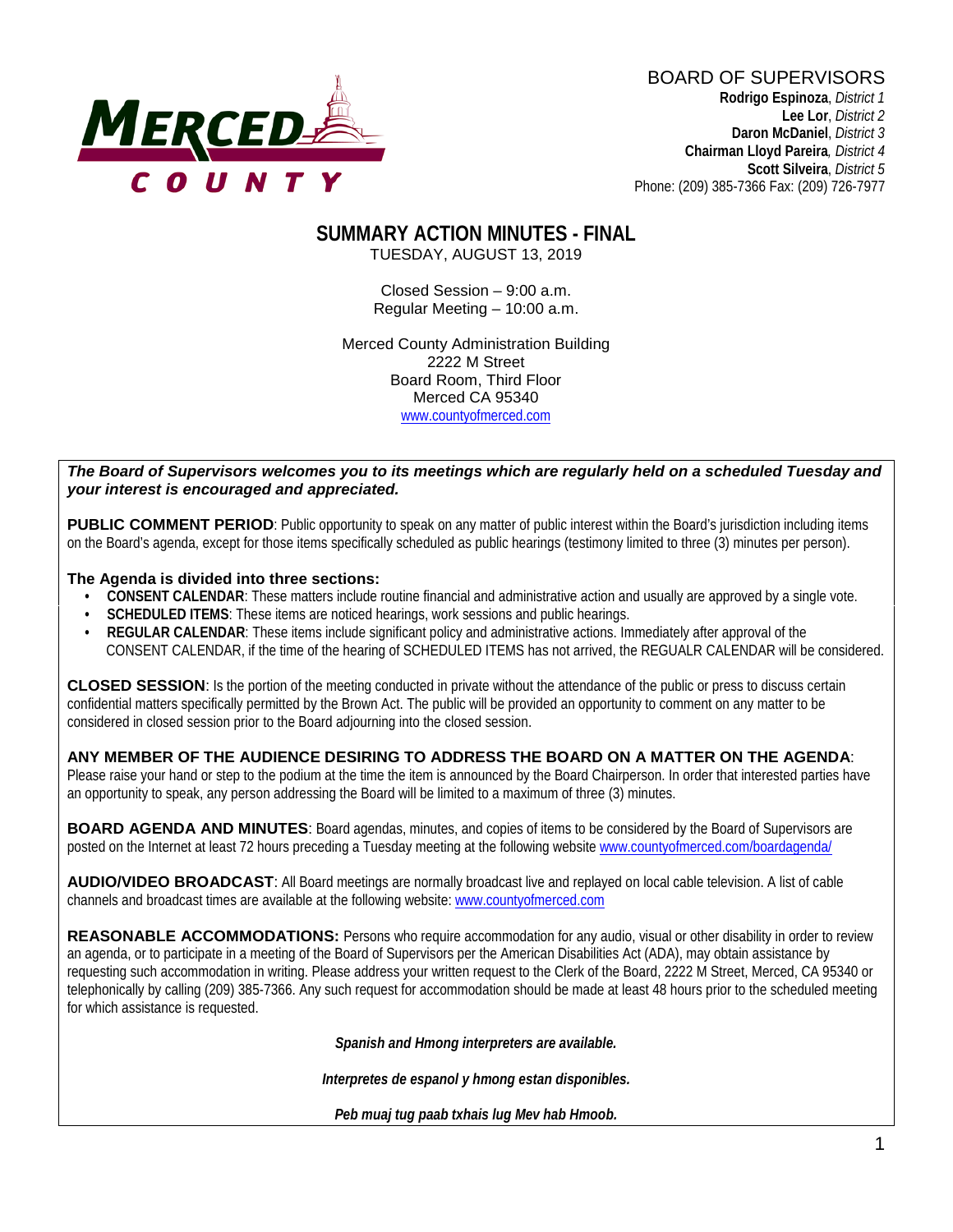#### SCHEDULED ITEMS

#### **9:00 A. M. THE PUBLIC IS INVITED TO SPEAK ON ANY ITEM ON THE AGENDA-TESTIMONY IS LIMITED TO THREE MINUTES PER PERSON**

#### **CLOSED SESSION - CONFERENCE WITH LEGAL COUNSEL - EXISTING LITIGATION:**

It is the intention of the Board to meet in Closed Session concerning Existing Litigation pursuant to Government Code Section 54956.9(d)(1): 1. Albertina Ogden v. County of Merced, Workers Compensation Appeals Board Case Nos. ADJ10587114, ADJ11172455, ADJ11377357 2. Gary Carpenter v. County of Merced, Workers Compensation Appeals Board Case No. ADJ8367730 3. Hank Moore v. County of Merced, Workers Compensation Appeals Board Case No. ADJ9612911.

#### **CLOSED SESSION**

It is the intention of the Board to meet in Closed Session pursuant to Government Code Section 54957.6 concerning a Conference with County of Merced Staff Negotiators concerning negotiations with: American Federation of State, County and Municipal Employees (AFSCME), Units 4, 5, 6 and 8; Merced County Law Enforcement Sergeants, Unit 30; Merced County Deputy Sheriff Association (DSA), Unit 10; and Merced County Public Safety Services Unit (MCPSSU), Unit 14. Agency Negotiator: Marci Barrera.

#### **THE BOARD RECESSED AT 9:09 A.M. AND RECONVENED AT 10:00 A.M. WITH ALL MEMBERS PRESENT, AND THE CHAIRMAN ADVISED STAFF WAS GIVEN DIRECTION**

#### *REVIEW BOARD ORDER – SEE PAGE 8*

#### **GOVERNMENT CODE SECTION 54954.2 COMPLIANCE (LATE AGENDA ITEMS)**

**10:00 A. M. INVOCATION led by Paul Garcia/PLEDGE OF ALLEGIANCE**

**PUBLIC OPPORTUNITY TO SPEAK ON ANY MATTER OF PUBLIC INTEREST WITHIN THE BOARD'S JURISDICTION INCLUDING ITEMS ON THE BOARD'S AGENDA, EXCEPT FOR THOSE ITEMS SPECIFICALLY SCHEDULED AS PUBLIC HEARINGS (TESTIMONY LIMITED TO THREE MINUTES PER PERSON)**

#### *REVIEW BOARD ORDER – SEE PAGE 8*

#### **APPROVAL OF CONSENT AGENDA CALENDAR (ITEMS #1 - 8)**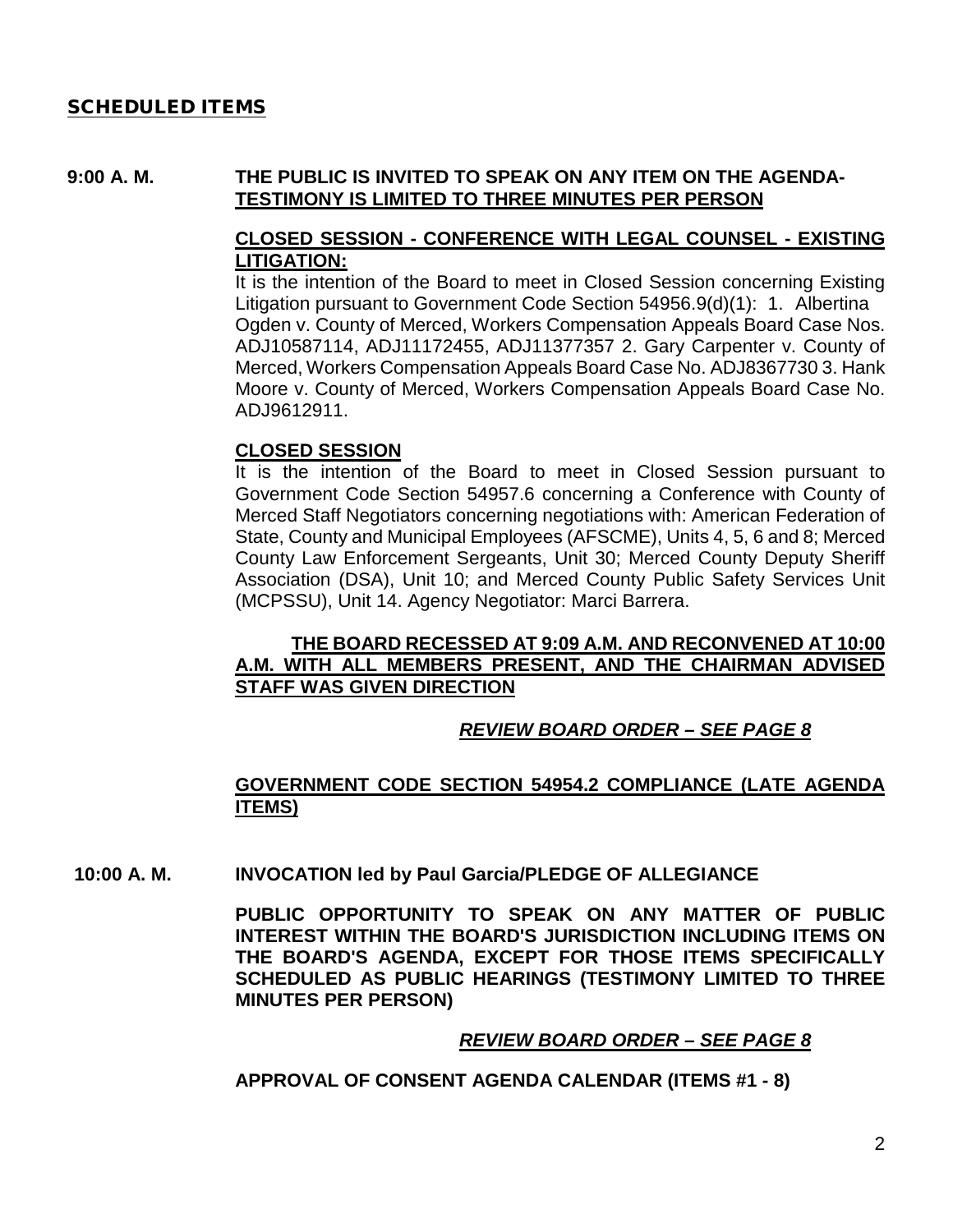#### **PUBLIC HEARING:**

#### **COMMUNITY AND ECONOMIC DEVELOPMENT - PUBLIC HEARING**

A Request to Repeal and Replace Title 18 (Zoning) of the Merced County Code. **RECOMMENDATION:**

1) Introduce the proposed ordinance, entitled "An Ordinance Repealing and Replacing Title 18 (Zoning) of the Merced County Code"; 2) Waive further reading; 3) Open the Public Hearing and receive testimony; 4) Close the Public Hearing; 5) Consider the Planning Commission's recommendation in favor of adopting the proposed Ordinance; 6) Determine the project is within the scope of the previously certified Final Program Environmental Impact Report (FPEIR) prepared for the Merced County 2030 General Plan based on the analysis in the Addendum; 7) Determine that none of the conditions described in CEQA Section 15162, Subsequent EIRs and Negative Declarations, (a)(1), (a)(2), and (a)(3), that call for the preparation of a subsequent EIR have occurred; 8) Consider the addendum to the Final Program Environmental Impact Report (FPEIR) prepared for the 2030 Merced County General Plan together with the FPEIR, the evidence in the record before the Board, the findings in certifying the FPEIR prepared for the 2030 Merced County General Plan, and the adopted Mitigation Monitoring and Reporting Program; 9) Certify the Addendum to the Final Program Environmental Impact Report (FPEIR) prepared for the 2030 Merced County General Plan Update based on the findings that the record demonstrates that there is no substantial evidence that the proposed ordinance will have significant effect on the environment and that the addendum reflects the County's independent judgement and analysis; and, 10) Adopt the proposed ordinance repealing and replacing the Title 18 (Zoning) of the Merced County Code (ZCTA 16-002).

#### *REVIEW BOARD ORDER – SEE PAGES 8-10*

#### **REPORTS/BOARD DIRECTION**

County Executive Officer, County Counsel, Board of Supervisors Members

#### CONSENT CALENDAR (Items # 1-8) **APPROVED AS RECOMMENDED AYES: ALL**

#### Behavioral Health and Recovery Services

- 1. Approve and authorize the Chairman to sign Amendment Contract No. 2014197 with Livingston Community Health for Integrated Mental Health in Primary Care Settings Program and Cultural Brokers for Mental Health Services Program, as part of the Mental Health Services Act Prevention and Early Intervention.
- 2. Approve and authorize the Chairman to sign Amendment Contract No. 2018192 with Merced County Office of Education- Family Resource Council (MCOE-FRC) for coordination of supportive ongoing services to youth service agencies.
- 3. Approve and authorize the Chairman to sign Amendment Contract No. 2019113 with Discovery Practice Management, Inc. for treatment of eating disorders.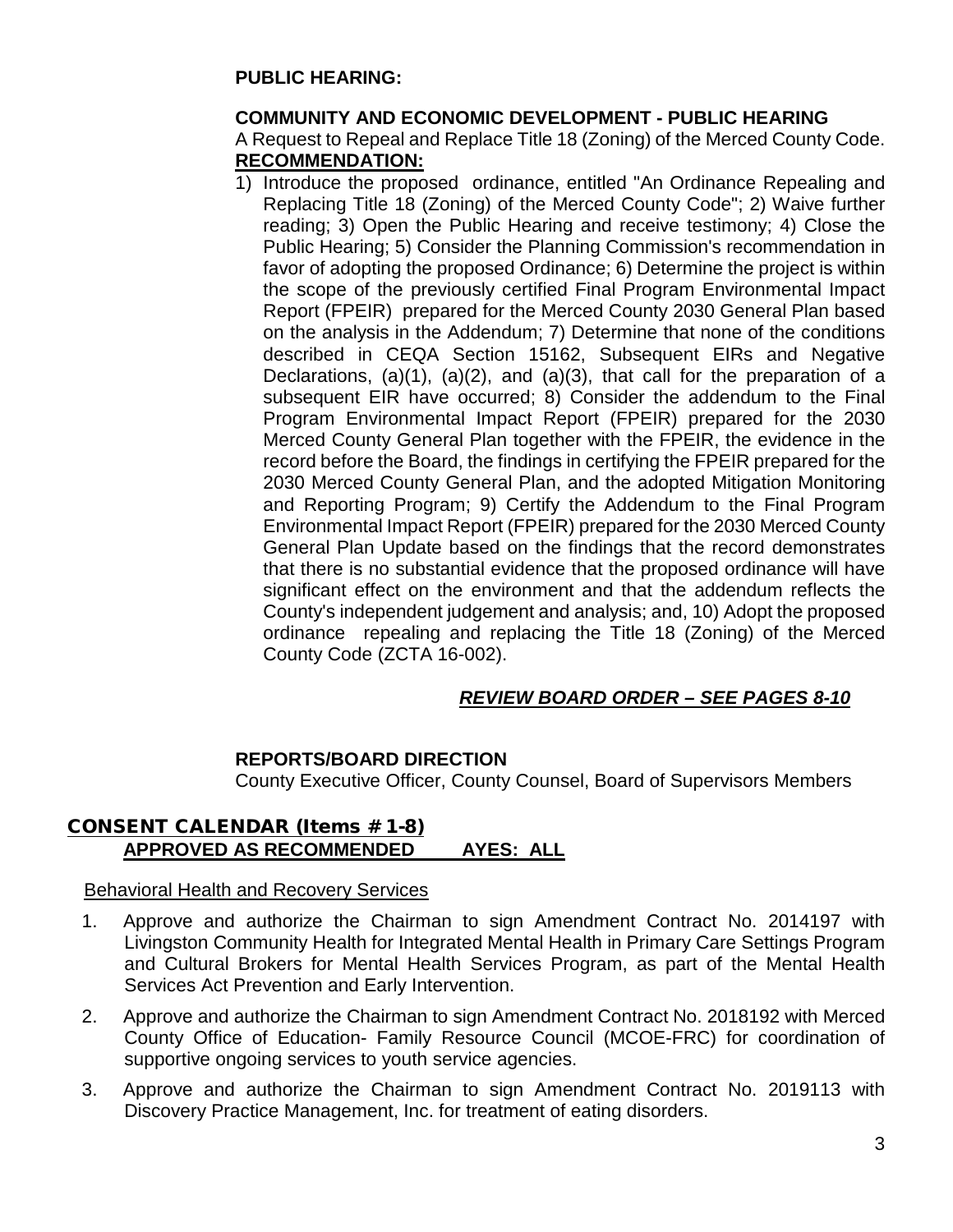4. Approve Budget Transfer in the amount of \$475,000 to reimburse CIP budget for the demolition of the old Juvenile Hall that took place in FY 18/19 to prepare land for the proposed Navigation Center. (4/5 Vote Required)

#### Community and Economic Development

5. Set Public Hearing for August 27, 2019 at 10:00 a.m. to recommend amendment of the agricultural preserve with reference to one parcel, resulting from one Property Line Adjustment located on the north side of Le Grand Road, 0.5 miles east of Arboleda Drive in the Merced area, as per the requirements of the Land Conservation Act of 1965 (Williamson Act) Section 51200 et seq. of the California Government Code.

#### Board Recognition

- 6. Authorize Proclamation in recognition of National Health Center Week, August 4-10, 2019 in Merced County.
- 7. Authorize Resolution in recognition of UC Merced Chancellor Dorothy Leland. **Chairman Pareira presents Resolution to Chancellor Leland**
- 8. Authorize Certificate of recognition to Castle Family Health Centers for 12th Annual Summer Family Health Festival.

### REGULAR CALENDAR

### BOARD ACTION

#### PUBLIC WORKS

9. Adopt Resolution designating the intersection of Green Street and Third Street in the Snelling area as a two-way stop intersection; and direct the Director of Public Works to post stop signs on the Third Street approaches to its intersection with Green Street in the Snelling area.

#### **ADOPTED RESOLUTION NO. 2019-67 AS RECOMMENDED AYES: ALL**

10. Adopt Resolution designating the intersection of Second Avenue and South Avenue in the Delhi Area, as an all-way stop intersection; and direct the Director of Public Works to post stop signs on the South Avenue approaches to its intersection with Second Avenue in the Delhi area.

### **ADOPTED RESOLUTION NO. 2019-68 AS RECOMMENDED AYES: ALL**

11. Contract with Gerardo Naranjo, dba Penquin La Natural for operation of a mobile food vending cart located at 19914 River Road in the Livingston area and Yosemite Lake in Merced area. (4/5 Vote Required)

### **AUTHORIZED CONTRACT NO. 2019251 AS RECOMMENDED AYES: ALL**

12. Contract with Arthur Jason Plane, dba Piggiez Place for operation of a concession business, at Lake Yosemite 5714 N. Lake Road in the Merced area near the UC Merced main campus and at Courthouse Park, W. 21st Street and N Street in Merced. (4/5 Vote Required)

### **AUTHORIZED CONTRACT NO. 2019252 AS RECOMMENDED AYES: ALL**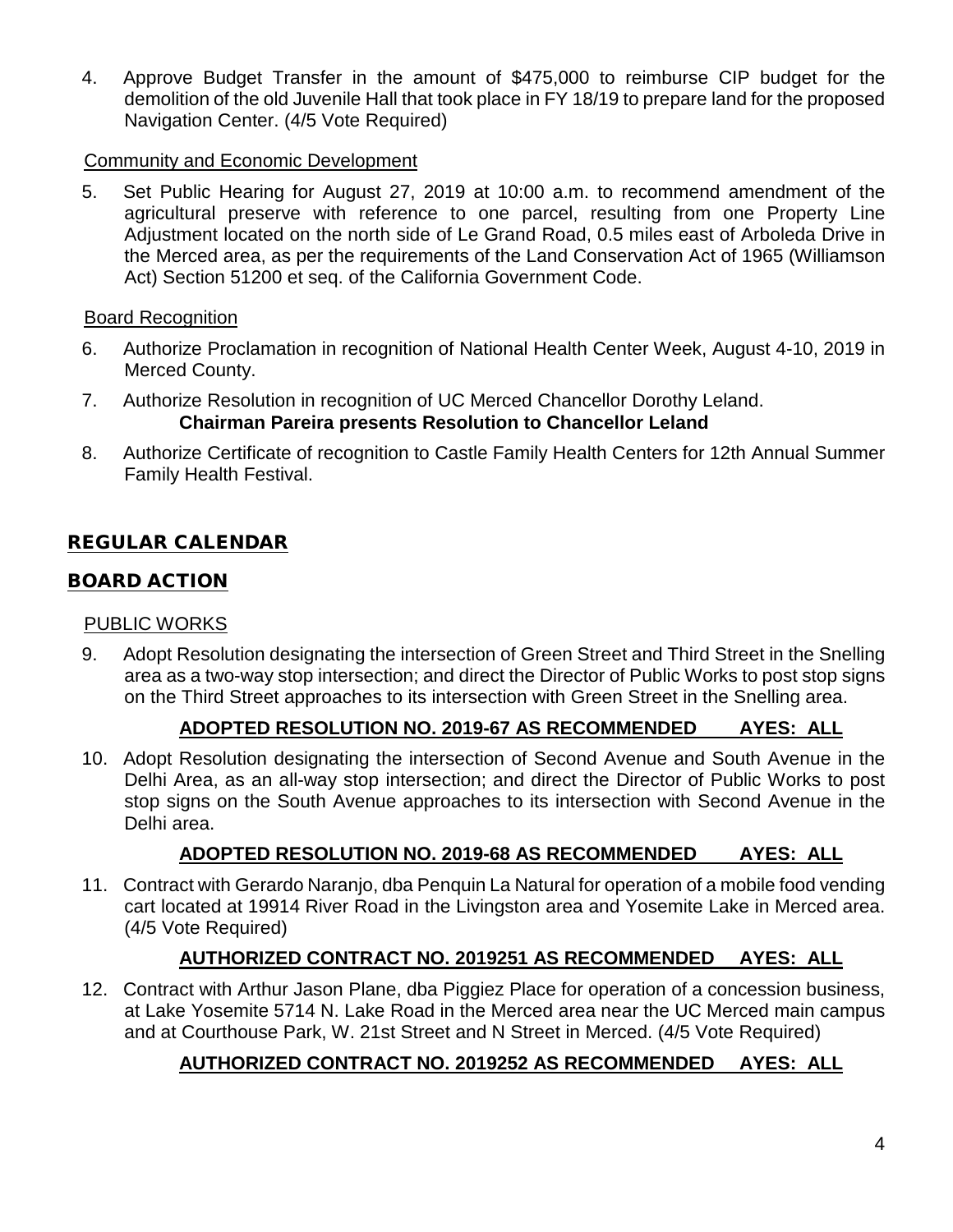### AG. COMMISSIONER

13. Memorandum of Understanding with California Agricultural Commissioners and Sealers Association (CACASA) for Pesticide Use Reporting.

### **AUTHORIZED CONTRACT NO. 2019253 AS RECOMMENDED AYES: ALL**

14. Contract with California Department of Food and Agriculture (CDFA) for inspection of incoming high risk plant material and quarantine enforcement.

### **AUTHORIZED CONTRACT NO. 2019254 AS RECOMMENDED AYES: ALL**

#### BEHAVIORAL HEALTH AND RECOVERY SERVICES

15. Contract with California Mental Health Services Authority (CalMHSA) for the Central Valley Suicide Prevention Hotline.

### **AUTHORIZED CONTRACT NO. 2019255 AS RECOMMENDED AYES: ALL**

#### HUMAN SERVICES AGENCY

16. Contract with Enterprise Fleet Management for lease of county vehicles and approve Human Services Agency to sell existing fleet through Enterprise Fleet Management Program.

### **AUTHORIZED CONTRACT NO. 2019256 AS RECOMMENDED AYES: ALL**

17. Contract with California Department of Aging (State Contract #CF-1920-31) for the CalFresh Expansion Program to provide outreach and application assistance to SSI/SSP recipients age 60 or older and disabled adults residing in Merced County; and, adopt the Resolution.

#### **AUTHORIZED CONTRACT NO. 2019257 AND ADOPTED RESOLUTION NO. 2019- 69 AS RECOMMENDED AYES: ALL**

18. Contract with California Department of Aging (State Contract #SP-1920-31) for Supplemental Nutrition Assistance Program Education Services and adopt the Resolution.

#### **AUTHORIZED CONTRACT NO. 2019258 AND ADOPTED RESOLUTION NO. 2019- 70 AS RECOMMENDED AYES: ALL**

#### CHILD SUPPORT SERVICES

19. Memorandum of Agreement with California Department of Child Support Services for Digital Outreach Project and authorize the Director of Child Support Services, or designee, to sign and execute all necessary documents related to the grant.

### **AUTHORIZED CONTRACT NO. 2019249 AS RECOMMENDED AYES: ALL**

20. Contract with the Ogilvy Group, LLC for digital media marketing services.

### **AUTHORIZED CONTRACT NO. 2019250 AS RECOMMENDED AYES: ALL**

#### WORKFORCE INVESTMENT

21. Contract with Arbor E&T, LLC dba ResCare Workforce Services to provide workforce development services.

# **AUTHORIZED CONTRACT NO. 2019259 AS RECOMMENDED AYES: ALL** *REVIEW BOARD ORDER – SEE PAGES 10 AND 11*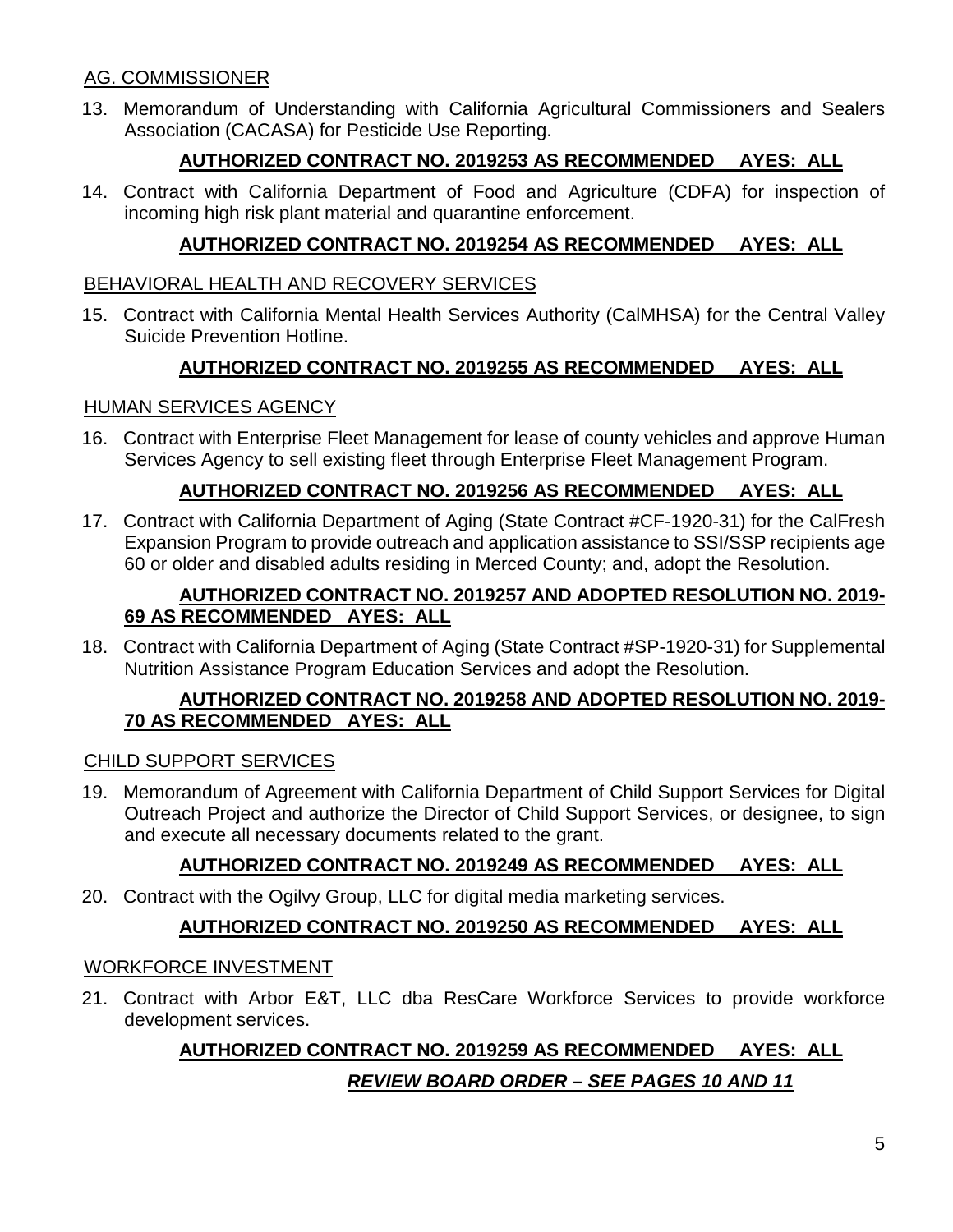#### ADMINISTRATIVE SERVICES

22. Contract with Vertiv Corporation for annual maintenance of the Uninterruptable Power Supply (UPS) Systems that support the Emergency Operations Center and County's Data Center.

#### **AUTHORIZED CONTRACT NO. 2019260 AS RECOMMENDED AYES: ALL**

#### TREASURER

23. Accept the Quarterly Investment Report for the Quarter ended, June 30, 2019.

# **APPROVED AS RECOMMENDED AYES: ALL** *REVIEW BOARD ORDER – SEE PAGE 11*

#### COUNTY COUNSEL

24. Retroactively approve the Interdepartmental Memorandum of Understanding with Behavioral Health and Recovery Services, Public Conservator's Office for departmental legal services.

### **AUTHORIZED CONTRACT NO. 2019261 AS RECOMMENDED AYES: ALL**

#### HUMAN RESOURCES

25. 1. Authorize the reduction in force of three (3) vacant and ten (10) filled positions, and approve the following personnel modifications for Budget Unit 55000, effective September 29, 2019: 1) Delete: 8 Employment Training Specialist I/II (Pos 32, 65, 74, 77, 80, 82, 91, 117); 2) Delete: 2 Office Assistant III (Pos 17, 24); 3) Delete 1 Assessment Technician I/II (Pos 70); 4) Delete: 1 Fiscal Supervisor (Pos 7); 5) Delete: 1 Staff Services Analyst I/II (Pos 11). 2. Approve amendments to the Position Allocation Resolution 06-120/A and the Salary Allocation Resolution 06-120.

#### **ADOPTED RESOLUTION NOS. 2019-71 (POSITION) AND 2019-72 (SALARY) AS RECOMMENDED AYES: ALL**

#### *REVIEW BOARD ORDER – SEE PAGE 11*

26. 1) Contract with NuPhysicia Health of Texas, Inc. for a Medicine At Work On-Site Clinic Program; 2) Approve the lease of office space with NuPhysicia Health of Texas located at 2115 Wardrobe Avenue, Merced; and, 3) Approve the use of closeout funds from the first phase of Excess Insurance Authority healthcare plan.

#### **AUTHORIZED CONTRACT NOS. 2019262 (CLINIC) AND 2019263 (LEASE) AS RECOMMENDED AYES: ALL**

#### EXECUTIVE OFFICE

27. Approve Personnel Modifications as follows: 1.) County Executive Office Budget Unit 10100: Change 1 Management Analyst I/II/II (Pos 9) to Deputy County Executive Officer. Human Resources Budget Unit 13000: Change 1 Director of Human Resources (Pos 18) to Assistant County Executive Officer; Change 1 Assistant Director of Human Resources (Pos 21) to Deputy County Executive Officer; Establish and Add 1 Human Resources Manager. Risk Management Budget Unit 19000: Change 2 Human Resources Analyst I/II/III (Pos 10, 11) from Budget Unit 19000 to Budget Unit 13000; Change 1 Staff Services Analyst I/II (Pos 4) from Budget Unit 19000 to Budget Unit 13000; Change 1 Risk Management Director (Pos 8) to Risk Manager; Change 1 Insurance and Benefits Technician I/II (Pos 7) in Budget Unit 19000 to Staff Services Analyst I/II in Budget Unit 10100 2.) Establish the Human Resources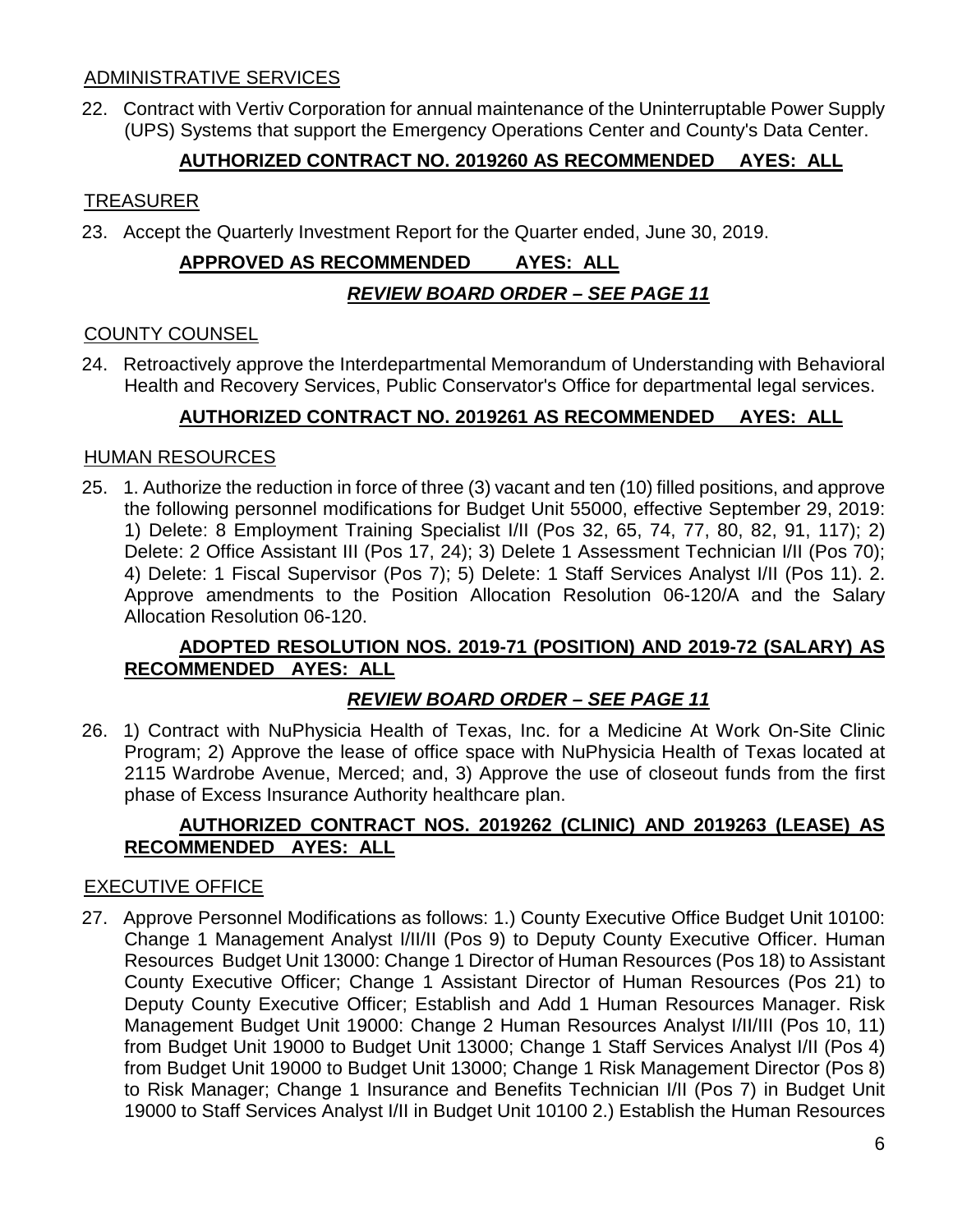Manager classification and approve modifications to the Risk Manager job classification specification. 3.) Approve the amendments to the Salary Allocation Resolution 06-120 and the Position Allocation Resolution 06-120/A.

#### **ADOPTED RESOLUTION NOS. 2019-73 (POSITION) AND 2019-74 (SALARY) AS RECOMMENDED AYES: ALL**

### *REVIEW BOARD ORDER – SEE PAGES 12 AND 13*

28. Reschedule the Fiscal Year 2019-2020 Final Budget Hearings to September 17, 2019 at 10:00 a.m. from the previous scheduled date of September 10, 2019 at 10:00 a.m. and, reschedule the Public Hearing on Proposition 4 Appropriation Limit to September 17, 2019 at 10:00 a.m. from the previous scheduled date of September 10, 2019 at 10:00 a.m.

#### **APPROVED AS RECOMMENDED AYES: ALL**

#### BOARD INFORMATION & POSSIBLE ACTION **ACCEPTED AND PLACED ON FILE AYES: ALL**

29. Board Travel Summaries for period of May, 2019 through July, 2019 pursuant to Government Code Section 53232.3(d).

#### **THE BOARD ADOPTED RESOLUTIONS IN MEMORY OF BOB OLSON AND ANDREW MURPHY AND ADJOURNED THE MEETING AT 12:43 P.M. UNTIL TUESDAY, AUGUST 27, 2019 AT 10:00 A.M**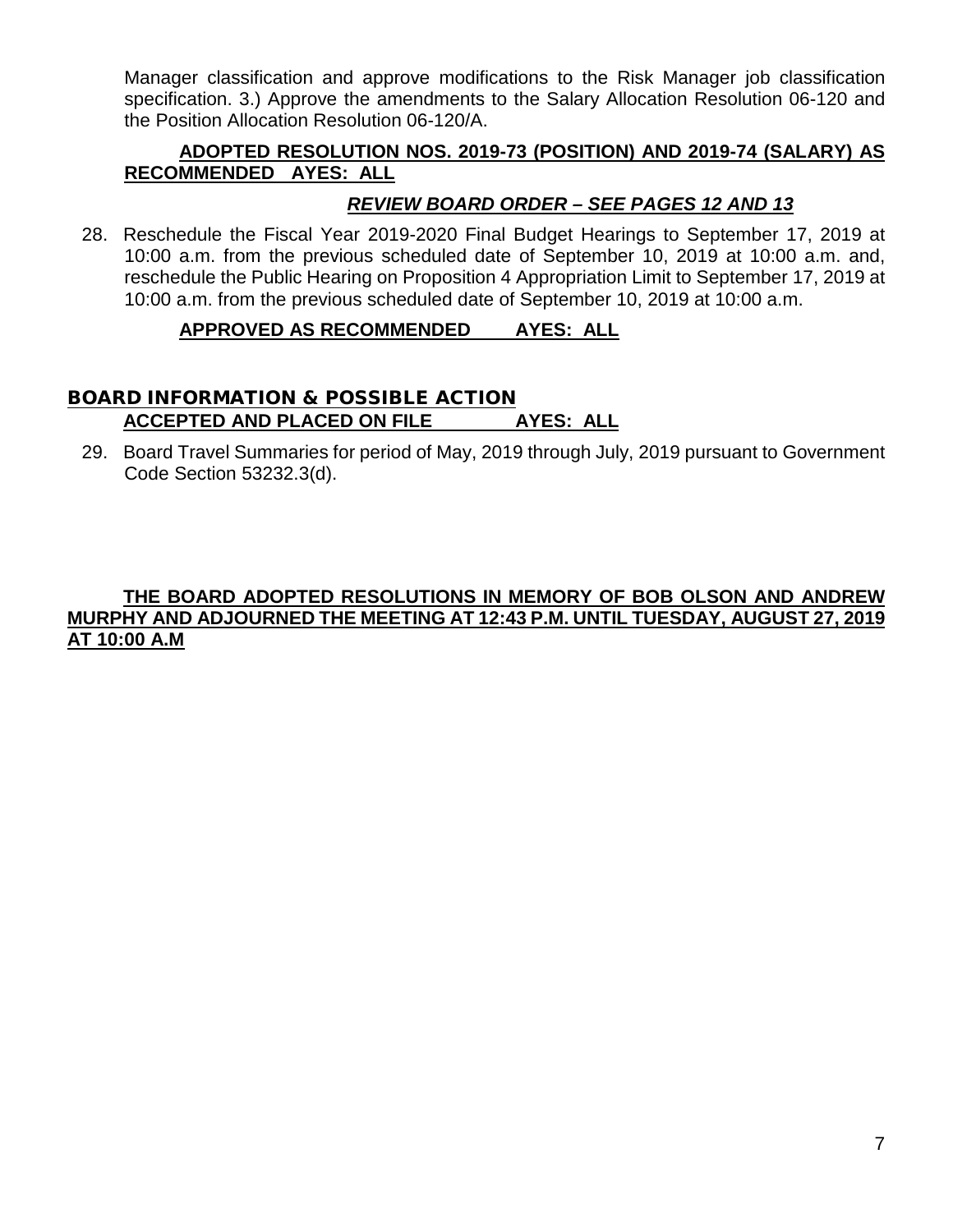## **9:00 A.M. CLOSED SESSION**

#### **2019-08-13 PUBLIC OPPORTUNITY**

George Kapor, Hilmar resident and business owner speaks about the need to streamline the CEQA process. Mr. Kapor states that it is a very extensive, costly process to go through. Wants to make sure that others that start wedding venue businesses have to go through the same process they did.

Patricia Kapor, Hilmar resident and business owner states frustration of going thru CEQA process and having to pay \$20,000. She states that the Board needs to make sure there is a legal process in place for CEQA and also encourages Ag tourism.

#### **10:00 A.M. SCHEDULED ITEM 2019-08-13 PUBLIC OPPORTUNITY**

County Executive Officer James Brown states that there is a Public Hearing Scheduled on today's agenda that will not be voted on but continued to a future date.

Paul Garcia, Delhi resident requests legal counsel to give training to the Municipal Advisory Council to follow the Brown Act. Mr. Garcia also requests funding for translators at the Municipal Advisory Council Meetings.

Dr. Mary C. Jones, Merced resident and Friends of the Merced County Library Member speaks about the importance of Libraries in our community. She further states that the Library needs more funding, staff, and hours.

John Balestrery reads letter dated October 15, 2013 regarding his loyalty bonuses from 2001 and 2002.

Zachery Ramos, Gustine resident and Library Advisory Commission member speaks on behalf of the Library receiving more funding. He also states that the Santa Nella Library needs updating and would like the Library to be open later in the evening.

James Hodges, Merced resident speaks about Medicare and also about the bees in Merced County.

Janet Kasper, employee of Human Services Agency-Area Agency on Aging (AAA) invites the Board to the Lives Well Lived event on August 23, 2019 at 7:00 p.m. at the Merced Theatre. She submits flyers and tickets in the board bin.

Present: Pareira, Espinoza, Lor, McDaniel, Silveira

#### **10:00 A.M. SCHEDULED ITEM 2019-08-13 COMMUNITY AND ECONOMIC DEVELOPMENT – PUBLIC HEARING**

The time and date previously scheduled to consider a Request to Repeal and Replace Title 18 (Zoning) of the Merced County Code.

Mark Hendrickson, Community and Economic Development Director reviews staff report and recommends not taking action on this item today. He further states a letter was received this morning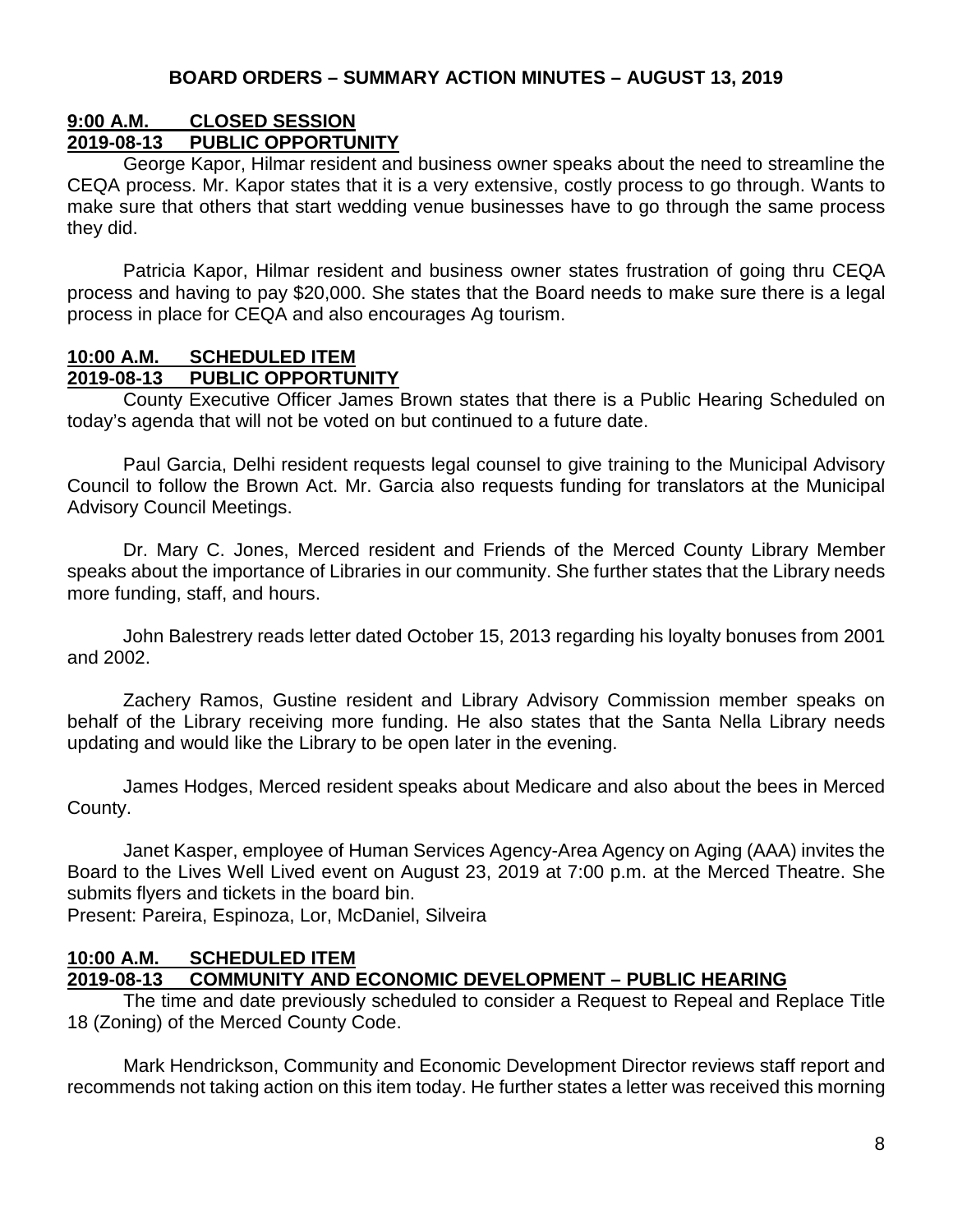from the Leadership Council for Justice and staff would like time to analyze and adequately respond to the letter.

Steve Maxey, Deputy Director of Planning gives a powerpoint presentation covering: Overview, Zoning Code Basics, Process to Date, Purpose and Goals, Purpose-Compliance with State and Federal Laws, Purpose-Implementing the General Plan, Purpose-Address Policy Issues, Short Term Rentals, Sale of Tobacco and Tobacco Products, Events and Event Centers in Ag Zones, Purpose-Address Policy Issues, Purpose-Clarify and Correct Long-standing Issues, Purpose-Make the Code More User-Friendly, Environmental Review, Public Comments, Public Comments-Planning Commission and Recommendation.

The Chairman opens the Public Hearing and asks if there is anyone present wishing to speak.

Michael Clayborn, Attorney with the Leadership Council states they believe that all people have the right to a safe environment and they believe that zoning is connected to that. He further states that they submitted a letter at 8:30 a.m. this morning that was mentioned earlier requesting for more public process on this Ordinance update.

Eugene Vang, Beachwood/Franklin area resident and member of the 99 Roots organization states that zoning is very important and that they are interested and want to be involved and be able to give more input on this.

Blanca Lozano, Delhi resident and member of the Delhi Municipal Advisory Council states this item was not announced on list earlier and also speaks about contaminated zones.

Paul Garcia, Delhi resident comments that he sees a lot of things that did not get included in this Ordinance especially in regards to contamination.

Michelle Xiong, Merced resident, comments that it is great that the Board is going to give some more time with this process and that the quality of input is important.

Graciela Nunes with the Leadership Council speaks about the Employee Housing Act and further states that she would like to make sure they have access to affordable housing.

Breanne Ramos, Merced County Farm Bureau Director states she represents 1,000 farmers here in Merced County and that they support the Ordinance update presented today.

George Kapor, Hilmar resident and business owner, states that he supports this update and shares his own experience with the CEQA process he went through when he opened his business and the length of time and money it took. He further states he appreciates the Planning Department helping them through the process.

The Chairman closes the Public Hearing.

Supervisor Silveira speaks about the comments made by Mr. Clayborn and that they cannot please everyone. He further states he does not agree with postponing this item.

Supervisor Espinoza states he agrees but also disagrees. He questions how many public forums were held throughout the County?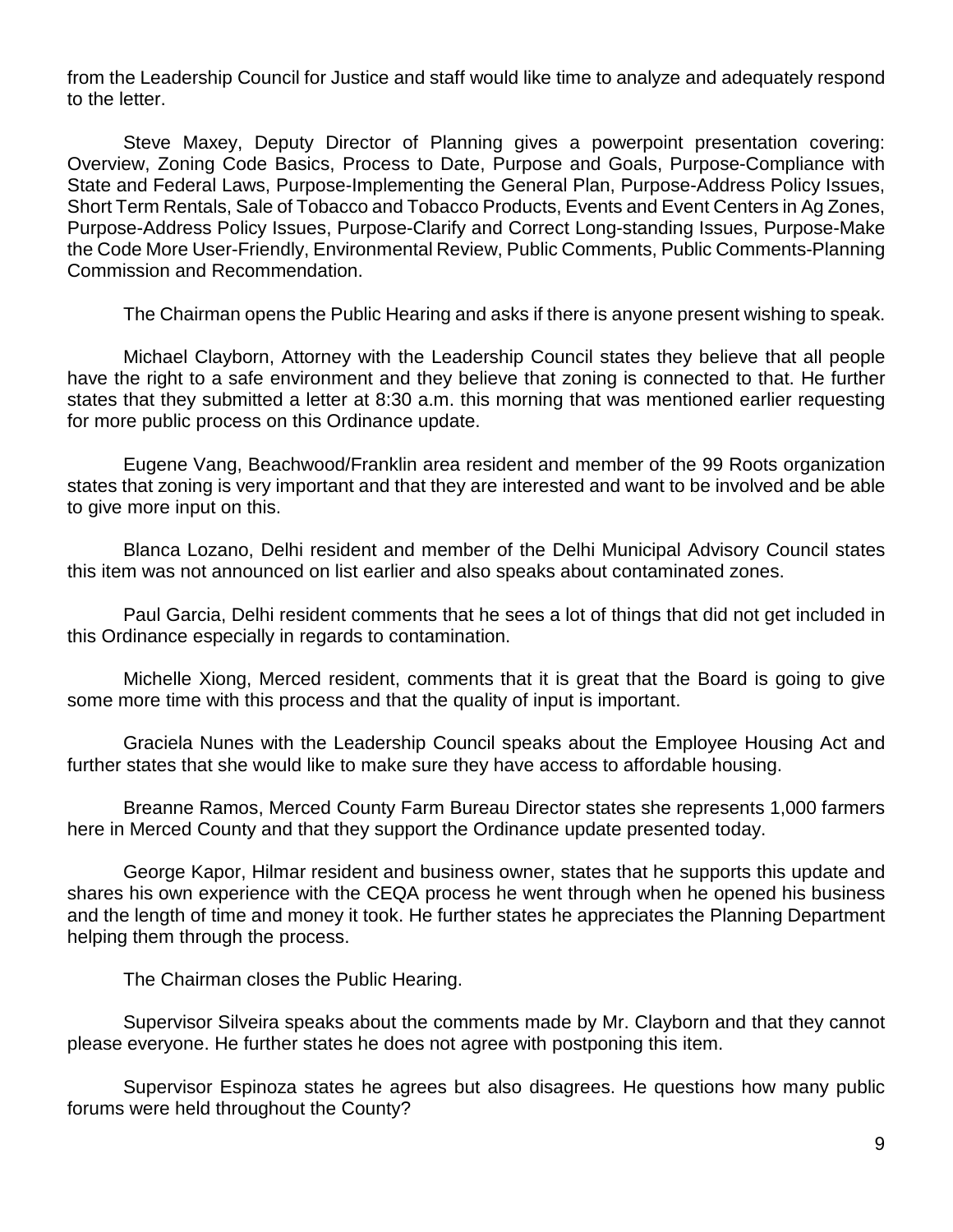Mr. Maxey responds that there were 3 or 4 public meetings, they brought it before the Municipal Advisory Council Meetings and there were also stakeholder meetings held.

Supervisor Espinoza questions if the meetings were made available in different languages?

Mr. Hendrickson states they were not.

Supervisor Espinoza states that we should have had more public forums.

Mr. Hendrickson states we would have to talk to the County Executive Office because they do cost a lot of money to have translators at every meeting. Mr. Hendrickson further states that he agrees and his staff is recommending to afford us some more time on this item.

Supervisor McDaniel states he agrees with his colleagues comments. He further states that he participated in this process 4 years ago and no one in his district called him on this update. He also states that it's a personal responsibility that we have as elected officials.

Supervisor Lor comments that people are always learning and new people come in. She further states that people do not have access to the intelligence and consultants that we have. She also states that we need to have a little more patience and should evaluate this more.

Upon motion of Supervisor Silveira, seconded by Supervisor McDaniel, duly carried the Board moves to direct staff to bring back item at a future board meeting date. Ayes: Pareira, Espinoza, Lor, McDaniel, Silveira

#### **ACTION ITEM NO. 21 2019-08-13 WORKFORCE INVESTMENT**

The Clerk announces contract with Arbor E&T, LLC dba ResCare Workforce Services to provide workforce development services is before the Board for consideration.

The Chairman asks if there is anyone present wishing to speak on this item. The following speak:

Michael Vue, Vice President of ResCare thanks the Board for the opportunity to serve the County. He gives a brief background on the company and states that all of their employees will be from the Merced Community.

Steve Newvine, Vice Chairman of the Workforce Development Board states they ask for the Board's approval of the contract before you today. He further states they are excited to move into this new phase of Workforce Development.

Mike Altomare, Past Chairman of the Workforce Development Board for 2013-2019 states we have seen a lot of changes in the past few years. He further states that the time is now right for the contract that is before the Board today.

Tim O'Neil, Workforce Development Board Member states that he is very proud of the contract before the Board today and that ResCare Workforce Services has already started building relationships with other County departments.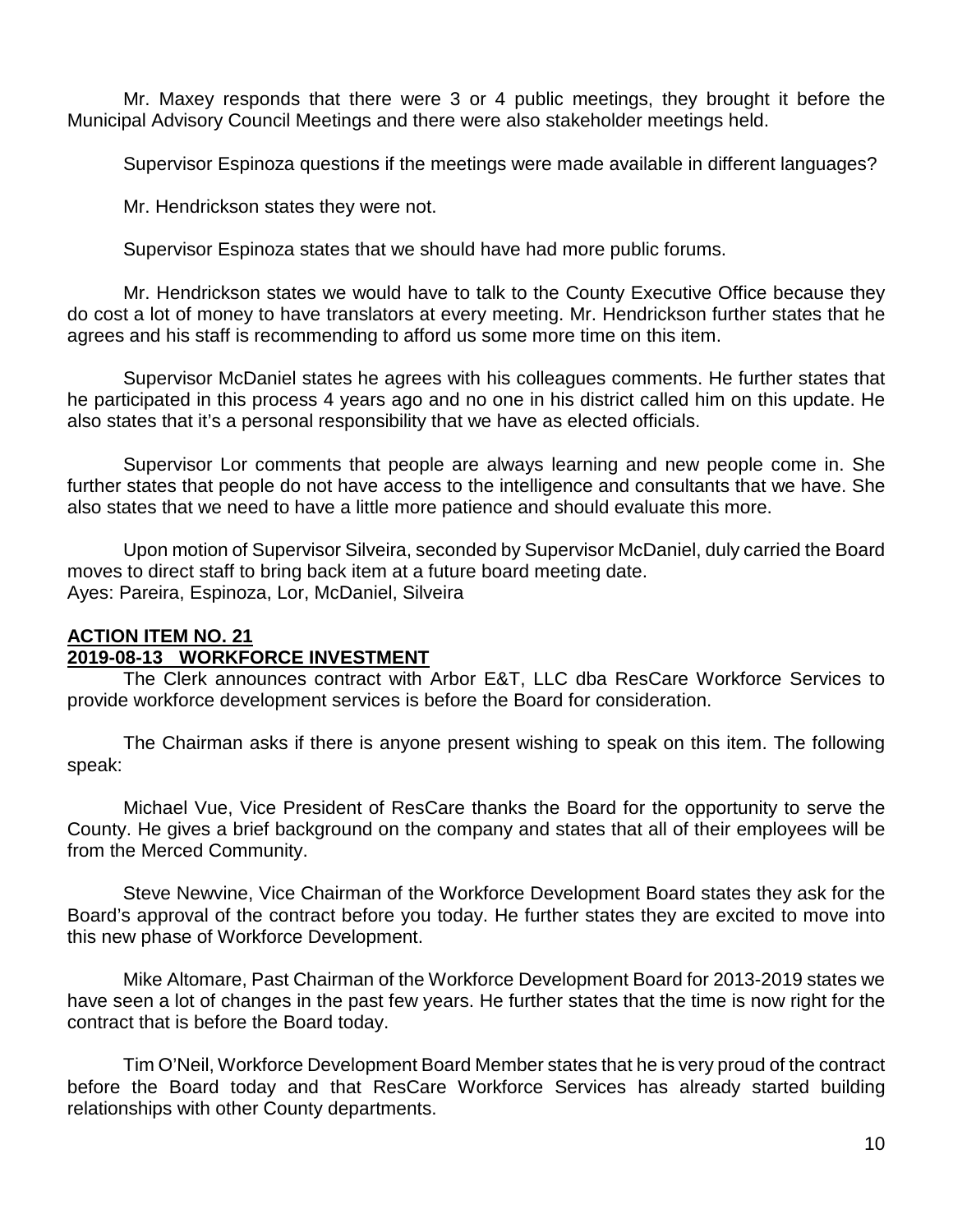Mary McWatters, AFSCME representative states that an approval of this contract will set into action the layoff of 13 employees at Workforce Investment and that she would like to make sure they retain their jobs.

The Chairman closes the public comment on the item.

County Executive Officer James Brown states that as Ms. McWatters mentioned there are 2 items on the agenda related to this. He further states that Human Resources has been working hard to place employees into other County departments.

Supervisor Espinoza requests that we make sure these employees are offered a job with the new company or place them in other County departments.

Upon motion of Supervisor Silveira, seconded by Supervisor McDaniel, duly carried the Board approves Contract No. 2019259 with Arbor E&T, LLC dba ResCare Workforce Services to provide workforce development services.

Ayes: Pareira, Espinoza, Lor, McDaniel, Silveira

#### **ACTION ITEM NO. 23 2019-08-13 TREASURER**

The Clerk announces acceptance of the Quarterly Investment Report for the Quarter ended, June 30, 2019 is before the Board for consideration.

Karen Adams, Treasurer-Tax Collector states that she wants to acknowledge her staff for their work on the Investment Report and also states that their department has gone green with ebills.

Upon motion of Supervisor Silveira, seconded by Supervisor Lor, duly carried the Board approves acceptance of the Quarterly Investment Report for the Quarter ended, June 30, 2019. Ayes: Pareira, Espinoza, Lor, McDaniel, Silveira

#### **ACTION ITEM NO. 25 2019-08-13 HUMAN RESOURCES**

The Clerk announces item authorizing the reduction in force of three (3) vacant and ten (10) filled positions, and approve personnel modifications for Budget Unit 55000, effective September 29, 2019 is before the Board for consideration.

Supervisor Espinoza comments that he does not like to see people lose their jobs.

Upon motion of Supervisor Silveira, seconded by Supervisor McDaniel, duly carried the Board authorize the reduction in force of three (3) vacant and ten (10) filled positions, and approve the following personnel modifications for Budget Unit 55000, effective September 29, 2019: 1) Delete: 8 Employment Training Specialist I/II (Pos 32, 65, 74, 77, 80, 82, 91, 117); 2) Delete: 2 Office Assistant III (Pos 17, 24); 3) Delete 1 Assessment Technician I/II (Pos 70); 4) Delete: 1 Fiscal Supervisor (Pos 7); 5) Delete: 1 Staff Services Analyst I/II (Pos 11) and adopts Resolution Nos. 2019-71 (Position) and 2019-72 (Salary).

Ayes: Pareira, Espinoza, Lor, McDaniel, Silveira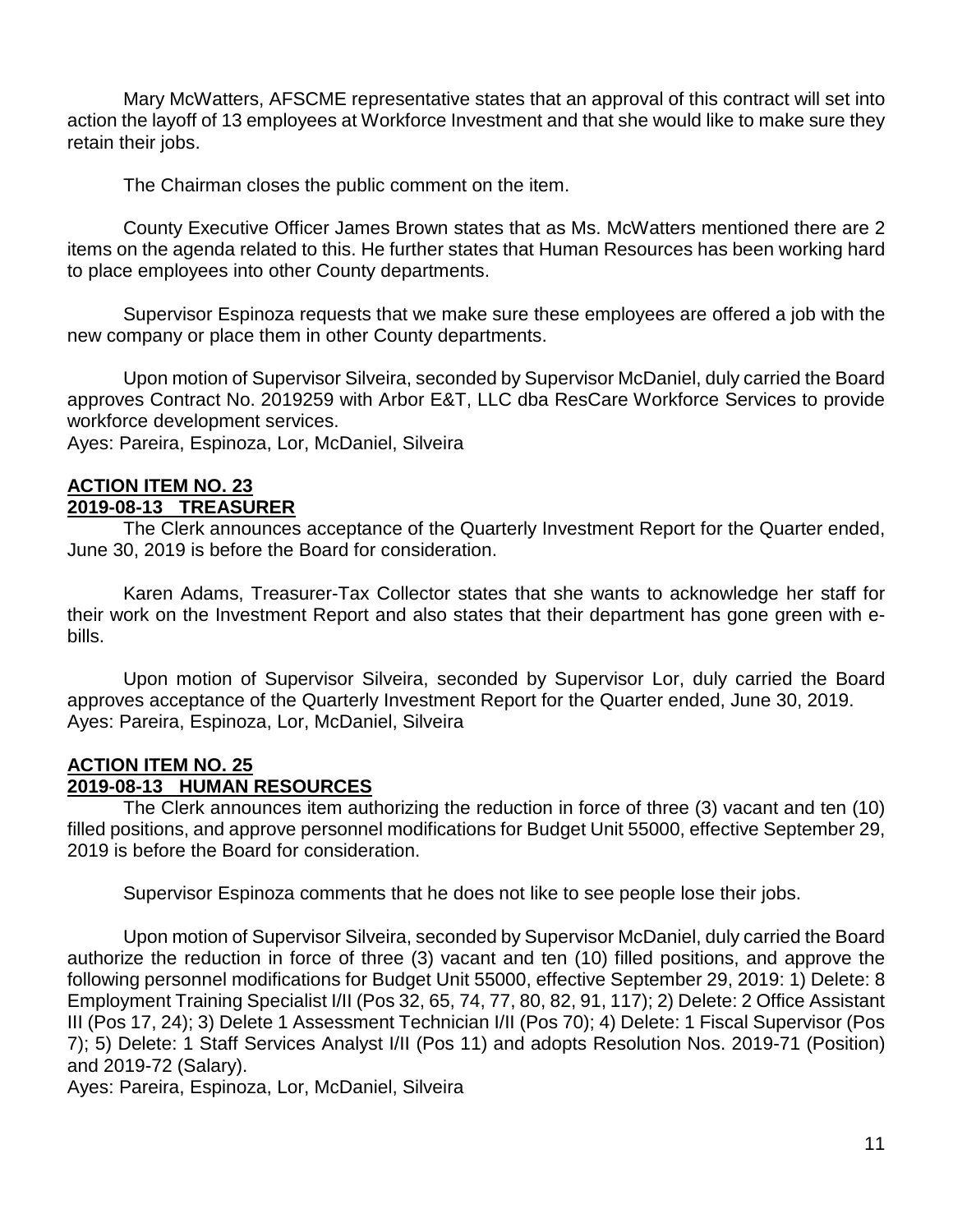#### **ACTION ITEM NO. 27 2019-08-13 EXECUTIVE OFFICE**

The Clerk announces item to approve Personnel Modifications as follows: 1.) County Executive Office Budget Unit 10100: Change 1 Management Analyst I/II/II (Pos 9) to Deputy County Executive Officer. Human Resources Budget Unit 13000: Change 1 Director of Human Resources (Pos 18) to Assistant County Executive Officer; Change 1 Assistant Director of Human Resources (Pos 21) to Deputy County Executive Officer; Establish and Add 1 Human Resources Manager. Risk Management Budget Unit 19000: Change 2 Human Resources Analyst I/II/III (Pos 10, 11) from Budget Unit 19000 to Budget Unit 13000; Change 1 Staff Services Analyst I/II (Pos 4) from Budget Unit 19000 to Budget Unit 13000; Change 1 Risk Management Director (Pos 8) to Risk Manager; Change 1 Insurance and Benefits Technician I/II (Pos 7) in Budget Unit 19000 to Staff Services Analyst I/II in Budget Unit 10100 2.) Establish the Human Resources Manager classification and approve modifications to the Risk Manager job classification specification. 3.) Approve the amendments to the Salary Allocation Resolution 06-120 and the Position Allocation Resolution 06- 120/A is before the Board for consideration.

Supervisor Lor requests staff to share with the public our thought process on this item.

Supervisor Espinoza states that we have been told that we are going to have part-time assistants for each Supervisor to help us more.

County Executive Officer James Brown provides clarification stating that in recent years, there has been an increased demand for constituent services and larger, more complicated projects related to the Board priorities. He further states that the growing demands have created challenges in the ability to fulfill some of the needs in a timely and efficient manner with the current reduced staffing including senior level managers, as a result of the previous recession.

Supervisor Silveira states that they are not adding any positions, just moving employees around from different departments. He further states that they do need a little help as Supervisors and is willing to give an extra-help assistant a try.

Supervisor Lor questions how long has the Risk Management Department been independent or outside of the Human Resources Department.

Mr. Brown states that Risk Management has been under the County Executive Officer for at least the last 20 years prior to being under Human Resources. He further states that 1 additional position has been added in Risk to help with benefits.

Supervisor Lor questions what other options have been considered.

Mr. Brown states we could keep the same structure we have today but would be very limited. He further states he also looked into having 3 Assistant County Executive Officers but decided not to go that route.

The Board has lengthy discussion on this item.

Upon motion of Supervisor Silveira, seconded by Supervisor McDaniel, the Board approves Personnel Modifications as follows: